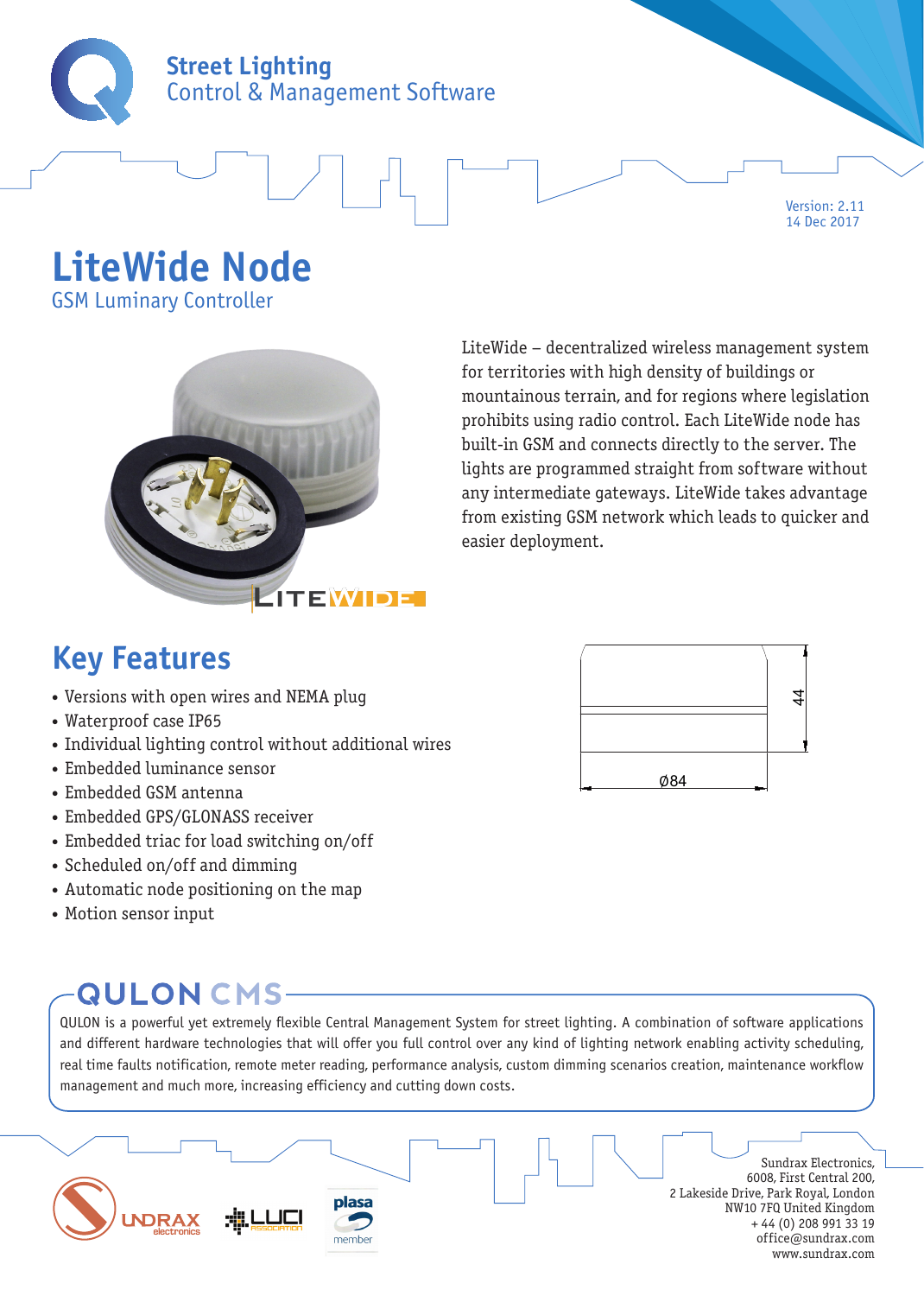# **LiteWide Node**

GSM Luminary Controller

### **Technical Specifications**

#### Mechanical

- Housing: Solid case
- Material: Plastic
- Dimensions, mm: 84(D) x 44(H) x 84(W)
- Mass: 0.2 kg
- Mounting: Luminaire case, pillar, e.t.c

#### Power & Electrical

- Input Voltage: ~100-270 VAC, 50/60 Hz
- Input Power (max): 5 W
- Max load Power: 1000 W

#### **Environmental**

- Operating Temperature: -40...+70°C
- Storage Temperature: -50...+80°C
- Operating Relative Humidity (max): 100%
- IP Rating: IP 65
- Certification: CE, RoHS
- Warranty: 36 Month (Return to base)

#### Inputs / Outputs

- Connectors: Leads, NEMA socket
- Sensors: Motion sensor input, Embedded luminance sensor

#### Interfaces and Protocols

- Control output interface: 1-10 V/ PWM, DALI
- Navigation: GPS/GLONASS
- Radio Channel: GSM 850/900/1800/1900
- Transmit Power Range(s):

Class 4 (+33dBm  $\pm$  2dB) for EGSM 850/900; Class 1 (+30dBm  $\pm$  2dB) for GSM 1800/1900

#### Configuration / Indication

- Setup: Remote via software
- Indication: LED

#### Package Contents

- LiteWide Node
- User guide